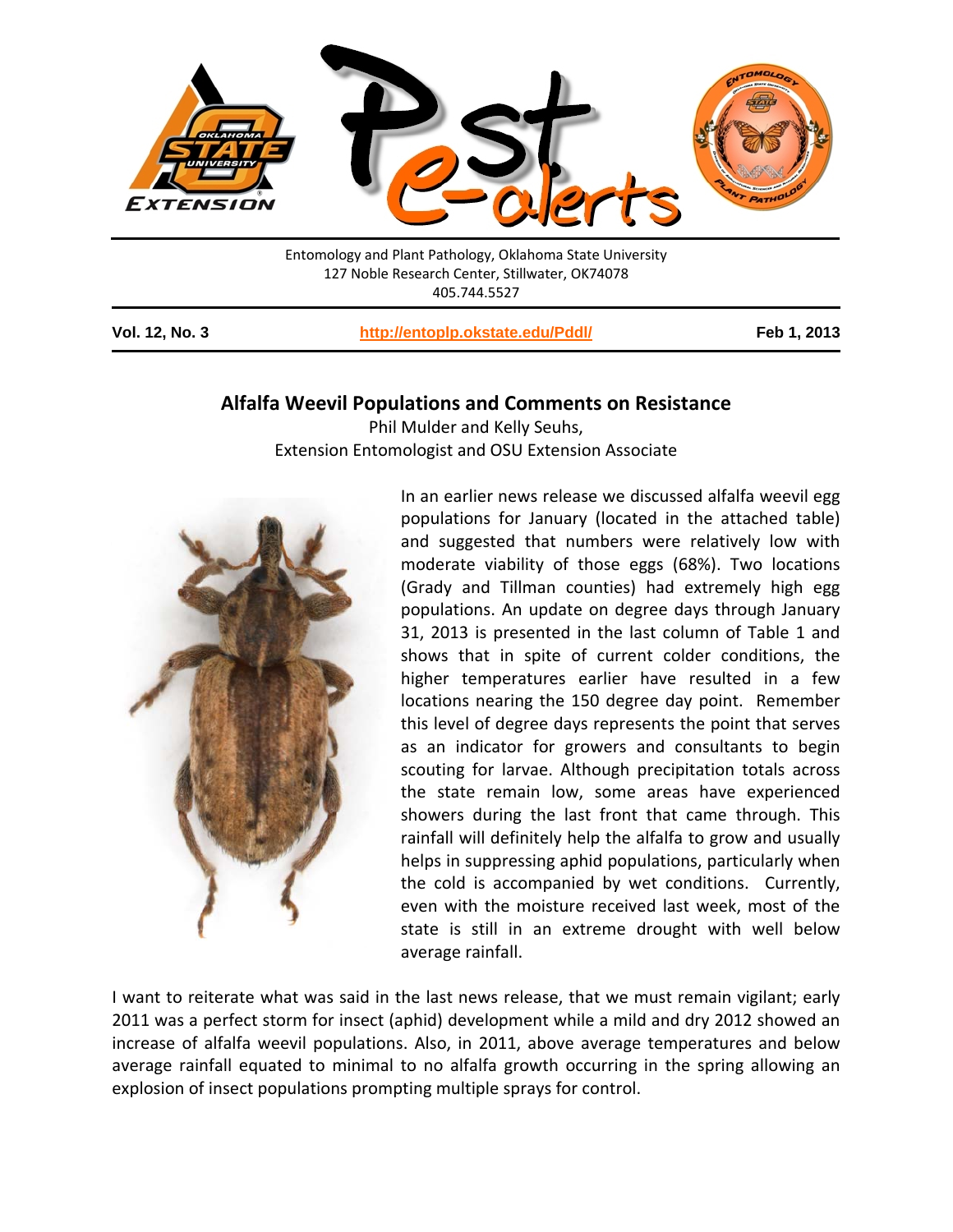I also want to address concerns over alfalfa weevil resistance. Two adjoining states issued special local needs exemptions for application of materials in the fall of 2011. The strategy was to help control adult alfalfa weevils in the fall to reduce populations going into the winter. Unfortunately, the timing of these applications has not been worked out precisely. We don't have any thresholds that tell us when adult activity occurs or peaks. During warm falls, it is not uncommon to find active, very young, larval populations, but we don't know how or if these late season populations can survive. In addition to this, toxicologists from Kansas State have conducted assays on field collected larvae during 2011 and 2012 and did NOT detect anything alarming. Unfortunately, it is difficult to develop a baseline for resistance if you cannot be assured of the predisposition of the current populations in the field. To my knowledge, no one in the region has a laboratory strain of weevil that could be considered 100% susceptible. Such a population would be necessary to confirm and decipher any levels of resistance from fieldcollected population. Densities of weevils over the last two seasons have definitely increased and control for weevils and/or other organisms (aphids) has been initiated earlier during this same time frame. I feel strongly that poor control in many cases is a consequence of poor timing, inappropriate choices of insecticides, application methods, or simply high population pressure. We will be initiating studies this year to look carefully at some of these variables that may be contributing to poor control efforts throughout the region. Stay tuned in subsequent issues of Pest e-Alerts.

## **Dr. Richard Grantham**

## **Director, Plant Disease and Insect Diagnostic Laboratory**

Oklahoma State University, in compliance with Title VI and VII of the Civil Rights Act of 1964, Executive Order 11246 as amended, Title IX of the Education Amendments of 1972, Americans with Disabilities Act of 1990, and other federal laws and regulations, does not discriminate on the basis of race, color, national origin, gender, age, religion, disability, or status as a veteran in any of its policies, practices or procedures. This includes but is not limited to admissions, employment, financial aid, and educational services.

\_\_\_\_\_\_\_\_\_\_\_\_\_\_\_\_\_\_\_\_\_\_\_\_\_\_\_\_\_\_\_\_\_\_\_\_\_\_\_\_\_\_\_\_\_\_\_\_\_\_\_\_\_\_\_\_\_\_\_\_\_\_\_\_\_\_\_\_\_\_\_\_\_\_\_

Issued in furtherance of Cooperative Extension work, acts of May 8 and June 30, 1914, in cooperation with the U.S. Department of Agriculture, Robert E. Whitson, Director of Oklahoma Cooperative Extension Service, Oklahoma State University, Stillwater, Oklahoma. This publication is printed and issued by Oklahoma State University as authorized by the Vice President, Dean, and Director of the Division of Agricultural Sciences and Natural.